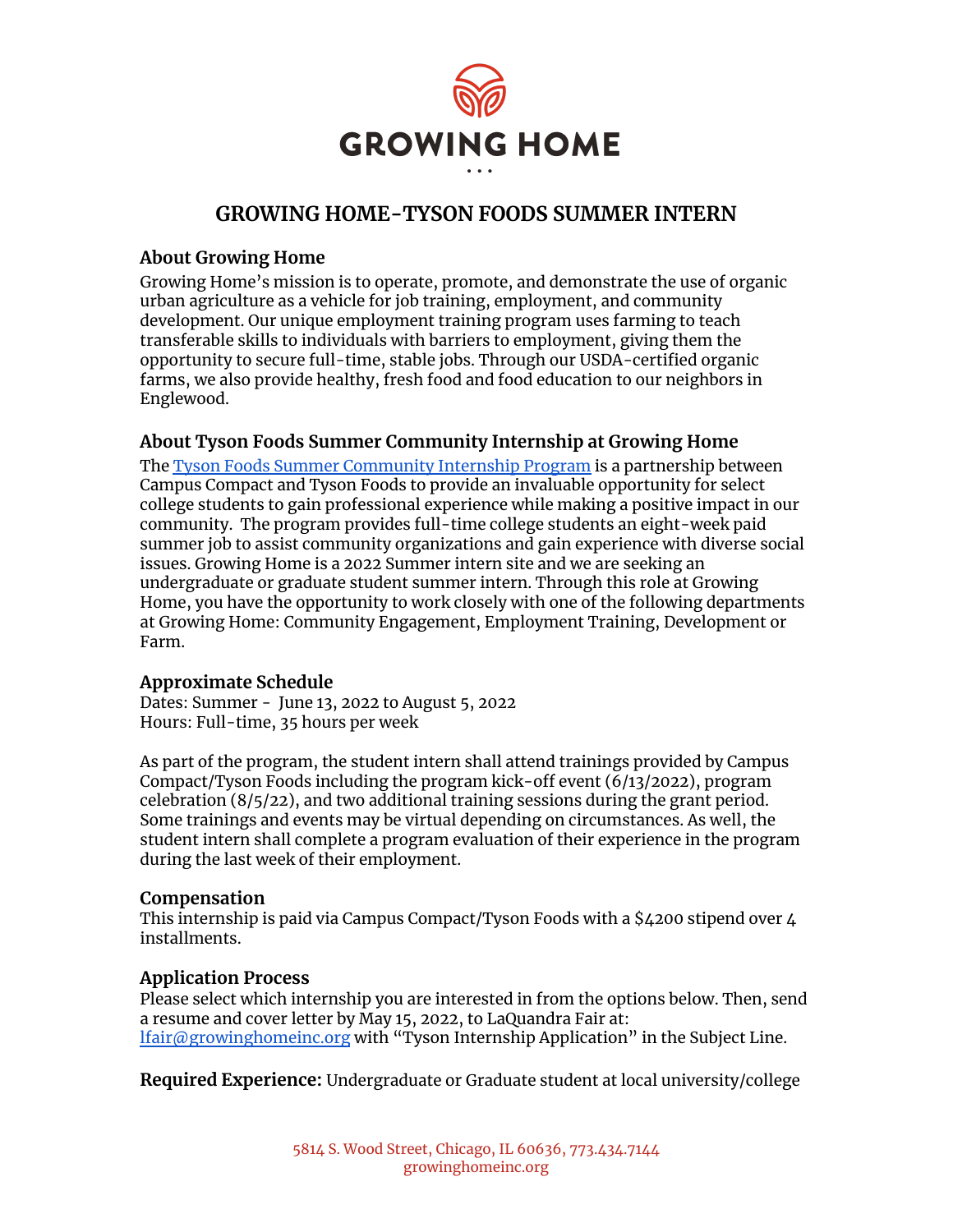

### **Community Engagement Intern**

The Community Engagement Intern will work in collaboration with Farm, Employment Training, and Development staff in work related to outreach and community engagement. Responsibilities include:

- **Events:** Planning and assisting with Growing Home's events and activities, including cooking demos and workshops, volunteer and tour groups
- **Community Relations:** Identify and establish new relationships, and maintain current collaborative relationships with partner organizations
- **Food Access:** Assist with healthy eating curriculum that is specific to the Learning Garden and educating the community on food and nutrition
- **● Volunteer Program:** Manage volunteers through Google docs, and evaluate and continuously improve the volunteer program using data and qualitative feedback
- **Marketing:** Assist with marketing needs in relation to community engagement activities and events

Special Qualifications Include: Proficiency in Microsoft Office Suite, Google Suite, Canva, etc.

### **Farm Intern**

The Farm Intern will work with the Farm and Program staff in work related to production on the farm and produce distribution. Responsibilities include:

- Supporting farm staff with farm site preparation and maintenance
- Propagation (seeding, transplanting, thinning, pruning)
- Bed Preparation and Maintenance: clearing, tilling, amending, raking, irrigating, weeding, fertilizing, trellising
- Harvesting, processing, and packing produce
- Ensure quality, sanitation, and freshness standards
- May also assist with landscaping, farmers' markets, and other duties as requested.

Special Qualifications Include: Some farm and/or gardening experience required